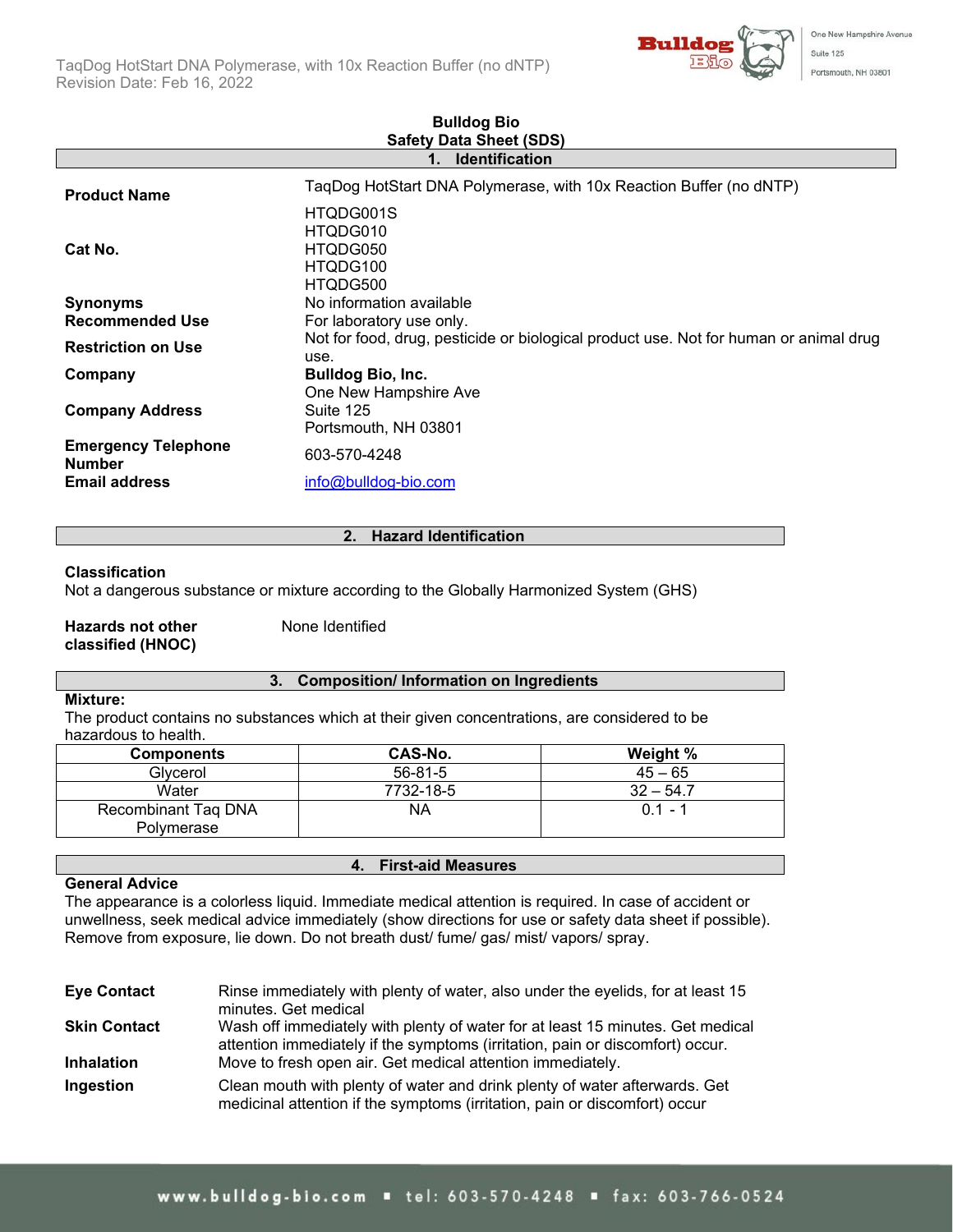

| <b>Most important</b><br>symptoms and          | No information available |
|------------------------------------------------|--------------------------|
| affects<br><b>Notes to</b><br><b>Physician</b> | Treat symptomatically    |

| 5. Fire-fighting measures                                                                                                |                                                                                                                                                                                                                                                                                                                                                                                                                            |  |
|--------------------------------------------------------------------------------------------------------------------------|----------------------------------------------------------------------------------------------------------------------------------------------------------------------------------------------------------------------------------------------------------------------------------------------------------------------------------------------------------------------------------------------------------------------------|--|
| <b>Suitable Extinguishing Media</b>                                                                                      | Use extinguishing media appropriate to surrounding fire conditions.                                                                                                                                                                                                                                                                                                                                                        |  |
| <b>Unsuitable Extinguishing</b><br>Media                                                                                 | CAUTION: Use of water spray when fighting fire may be inefficient.                                                                                                                                                                                                                                                                                                                                                         |  |
| <b>Flash Point Method -</b>                                                                                              | No information available                                                                                                                                                                                                                                                                                                                                                                                                   |  |
| <b>Autoignition Temperature</b>                                                                                          | No information available                                                                                                                                                                                                                                                                                                                                                                                                   |  |
| <b>Upper</b>                                                                                                             | No data available                                                                                                                                                                                                                                                                                                                                                                                                          |  |
| Lower                                                                                                                    | No data available                                                                                                                                                                                                                                                                                                                                                                                                          |  |
| <b>Sensitivity to Mechanical</b>                                                                                         | Not sensitive.                                                                                                                                                                                                                                                                                                                                                                                                             |  |
| Impact<br><b>Sensitivity to Static</b><br><b>Discharge</b>                                                               | Not sensitive.                                                                                                                                                                                                                                                                                                                                                                                                             |  |
| <b>Specific Hazard Arising from</b><br>the Chemical                                                                      | Keep product and empty container away from heat and sources of<br>ignition.                                                                                                                                                                                                                                                                                                                                                |  |
| <b>Hazardous Combustion</b><br><b>Products</b><br><b>Protective Equipment and</b><br><b>Precautions for Firefighters</b> | None known.<br>As in any fire, wear self-contained breathing apparatus pressure-<br>demand, MSHA/NIOSH (approved or equivalent) and full protective<br>gear                                                                                                                                                                                                                                                                |  |
|                                                                                                                          | <b>Accidental Release Measures</b><br>6.                                                                                                                                                                                                                                                                                                                                                                                   |  |
| <b>Personal Precautions,</b><br><b>Protective Equipment and</b><br><b>Emergency Procedures</b>                           | Avoid any contact with skin, eyes and clothing. Use personal<br>protective equipment. Ensure adequate ventilation, especially in<br>confined areas.                                                                                                                                                                                                                                                                        |  |
| <b>Environmental Precautions</b>                                                                                         | The solution should not be released into the environment. See<br>section 12 for additional ecological information.                                                                                                                                                                                                                                                                                                         |  |
| <b>Methods for Containment and</b><br><b>Clean Up</b>                                                                    | Absorb with sand or vermiculite. Pick up and transfer to properly<br>labeled containers. Ventilate area and wash spill site after material<br>pickup is complete.<br>Alternatively, you may sweep up or vacuum up spillage and collect<br>in a suitable container for disposal. Put up appropriate signs to<br>maintain a 2-meter diameter around the spillage to ensure minimal<br>contamination to personal in vicinity. |  |
| 7.<br><b>Handling and Storage</b>                                                                                        |                                                                                                                                                                                                                                                                                                                                                                                                                            |  |
| <b>Precautions for Safe</b><br><b>Handling</b>                                                                           | Handle in accordance with good industrial hygiene and safety<br>practice. Wear personal protective equipment (PPE): appropriate<br>gloves, cotton lab-coat and protective eye-gear. Avoid contact with<br>skin, eyes and clothing. Avoid ingestion and inhalation of the<br>solution                                                                                                                                       |  |
| <b>Conditions for Safe Storage</b>                                                                                       | Keep containers tightly closed in a dry, cool and well-ventilated<br>place.                                                                                                                                                                                                                                                                                                                                                |  |
| <b>Incompatible Products</b>                                                                                             | No information available.                                                                                                                                                                                                                                                                                                                                                                                                  |  |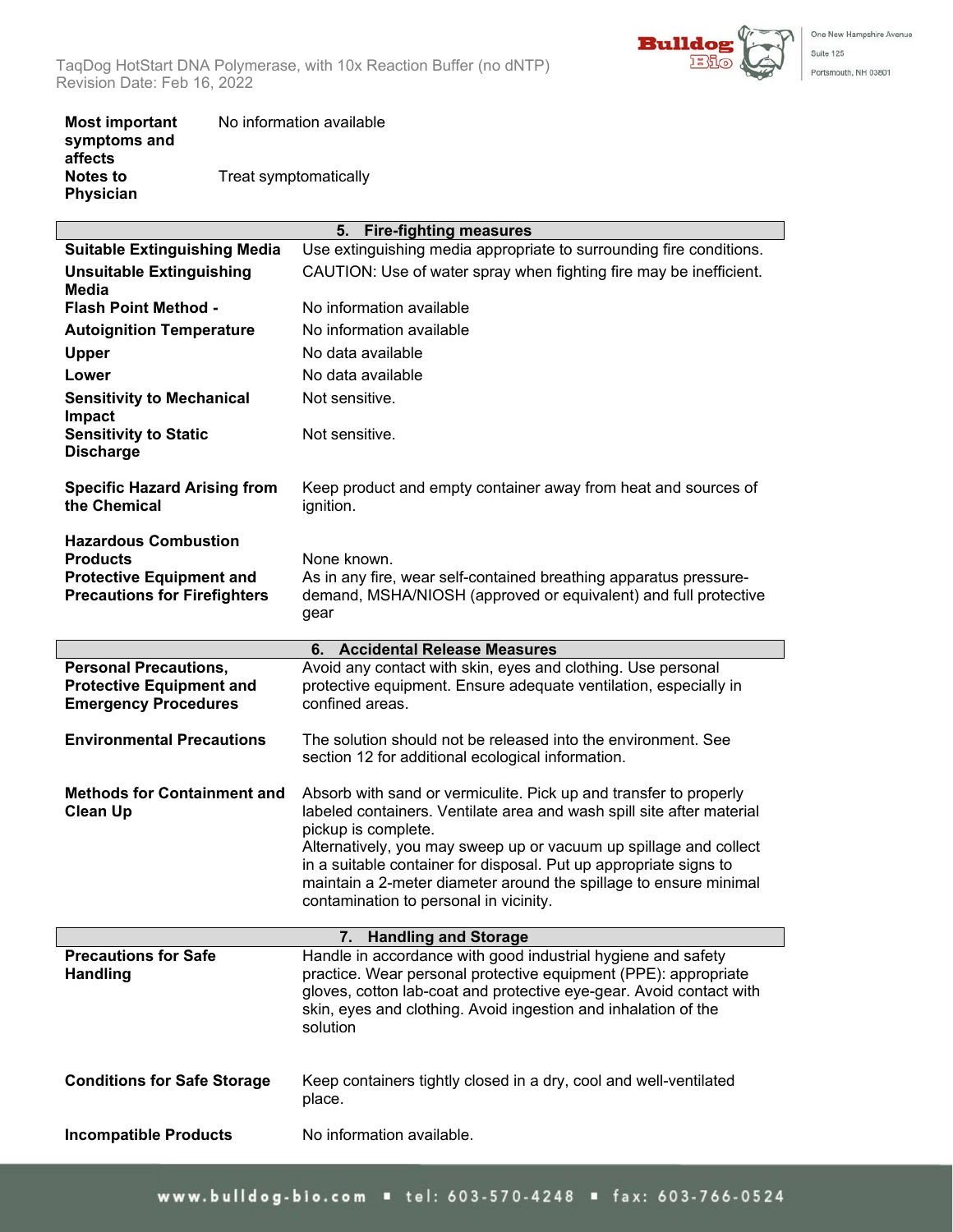

#### **8. Exposure Controls/ Personal Protection**

**Exposure Guidelines** This product, as supplied, does not contain any hazardous materials with occupational exposure limits established by the region-specific regulatory bodies.

| <b>Chemical Name</b>                                            | <b>ACGIH TLV</b> | <b>OSHA PEL</b>                                                                                                                                                                                                                                                                                                                                  | <b>NIOSH IDLH</b> |
|-----------------------------------------------------------------|------------------|--------------------------------------------------------------------------------------------------------------------------------------------------------------------------------------------------------------------------------------------------------------------------------------------------------------------------------------------------|-------------------|
| Glycerol (CAS-No: 58-<br>$81-5)$<br><b>Engineering Measures</b> |                  | TWA: 15 mg/m <sup>3</sup> mist,<br>total<br>TWA: 5 mg/ $m3$ mist,<br>respirable fraction<br>(vacated) TWA: 10 mg/<br>$m3$ mist, total<br>particulate<br>(vacated) TWA: 5 mg/<br>$m3$ mist, respirable<br>fraction<br>Showers, eye wash station                                                                                                   |                   |
| <b>Personal Protective Equipment:</b>                           |                  |                                                                                                                                                                                                                                                                                                                                                  |                   |
| <b>Eye/face Protection</b>                                      |                  | Wear appropriate protective eyeglasses with side shields<br>or chemical safety goggles as described by OSHA's eye<br>and face protection regulations in 29 CFR 1910.133 or<br>European Standard EN166.                                                                                                                                           |                   |
| <b>Skin and Body Protection</b>                                 |                  | Wear appropriate protective gloves and clothing to<br>prevent skin exposure.                                                                                                                                                                                                                                                                     |                   |
| <b>Respiratory Protection</b>                                   | regulations.     | Use in well ventilated areas. If exposure limits are<br>exceeded or irritation is experienced, NIOSH/MSHA<br>approved respiratory protection should be worn. Positive-<br>pressure supplied air respirators may be required for high<br>airborne contaminant concentrations. Respiratory<br>protection must be provided in accordance with local |                   |
| <b>Hygiene Measures</b>                                         |                  | Handle in accordance with good industrial hygiene and<br>safety practices.                                                                                                                                                                                                                                                                       |                   |
|                                                                 | 9.               | <b>Physical and Chemical Properties</b>                                                                                                                                                                                                                                                                                                          |                   |
| <b>Physical State</b>                                           | Liquid           |                                                                                                                                                                                                                                                                                                                                                  |                   |
| Appearance                                                      |                  | Colorless and clear                                                                                                                                                                                                                                                                                                                              |                   |
| Odor                                                            | Mild             |                                                                                                                                                                                                                                                                                                                                                  |                   |
| <b>Odor Threshold</b>                                           |                  | No information available                                                                                                                                                                                                                                                                                                                         |                   |
| pH                                                              | 8.0              | No data available                                                                                                                                                                                                                                                                                                                                |                   |
| <b>Melting Point/Range</b><br><b>Boiling Point/ Range</b>       |                  | No data available                                                                                                                                                                                                                                                                                                                                |                   |
| <b>Flash Point</b>                                              |                  | No information available                                                                                                                                                                                                                                                                                                                         |                   |
| <b>Evaporation Rate</b>                                         |                  | No information available                                                                                                                                                                                                                                                                                                                         |                   |

**Flammability (solid, gas)** Not applicable

**Upper** No data available

**Flammability or explosive limit**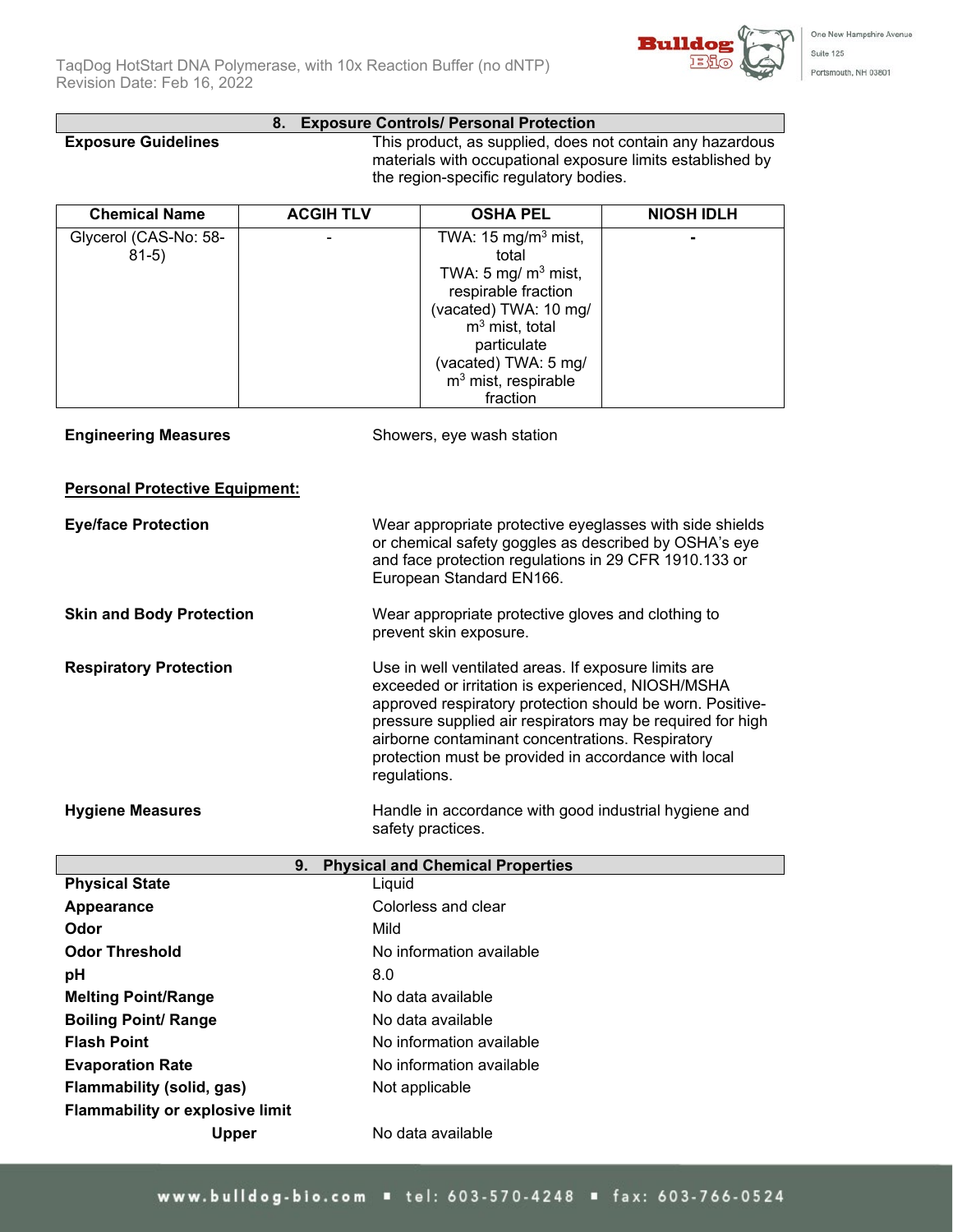

One New Hampshire Avenue Suite 125 Portsmouth, NH 03801

| No data available        |
|--------------------------|
| No information available |
| No information available |
| No information available |
| Miscible                 |
| No data available        |
| No information available |
| No information available |
| No information available |
|                          |

| No data available        |
|--------------------------|
| No information available |
| No information available |
| No information available |
| Miscible                 |
| No data available        |
| No information available |
| No information available |
|                          |
| No information available |

| 10. Stability and Reactivity            |                                                                                                                               |  |
|-----------------------------------------|-------------------------------------------------------------------------------------------------------------------------------|--|
| <b>Reactive Hazard</b>                  | None known, based on information available.                                                                                   |  |
| <b>Stability</b>                        | Stable under recommended normal conditions.                                                                                   |  |
| <b>Conditions to Avoid</b>              | None known based on information supplied.                                                                                     |  |
| <b>Incompatible Materials</b>           | Ignition sources. Heat                                                                                                        |  |
| <b>Hazardous Decomposition Products</b> | Thermal decomposition can lead to the release of irritating<br>and toxic gases and vapor. Carbon monoxide. Carbon<br>dioxide. |  |
| <b>Hazardous Polymerization</b>         | Hazardous polymerization has not been reported                                                                                |  |
| <b>Hazardous Reactions</b>              | Can react briskly with oxidizers - danger of explosion.                                                                       |  |

#### **11. Toxicological Information**

## **Information on Likely Routes of Exposure:**

#### **Inhalation**

Avoid breathing vapors or mist. May cause irritation of respiratory tract

#### **Eye Contact**

Redness. May cause slight irritation.

#### **Skin Contact**

Prolonged contact may cause redness and irritation. Repeated exposure may cause skin dryness or cracking.

#### **Ingestion**

May cause drowsiness or dizziness. Ingestion causes burns of the upper digestive and respiratory tracts. Symptoms include burning sensation, coughing, wheezing, shortness of breath, headache, nausea, and vomiting.

| <b>Toxicologically Synergistic Products</b>                                                | No information available  |  |  |
|--------------------------------------------------------------------------------------------|---------------------------|--|--|
| Delayed and Immediate Effects as well as Chronic Effects from Short and Long-term Exposure |                           |  |  |
| <b>Irritation</b>                                                                          | Mild                      |  |  |
| Serious eye damage/ eye irritation                                                         | Mild                      |  |  |
| <b>Corrosivity</b>                                                                         | Mild                      |  |  |
| Skin corrosion/ irritation                                                                 | Mild                      |  |  |
| <b>Mutagenic Effects</b>                                                                   | No information available. |  |  |
| <b>Reproductive Effects</b>                                                                | No information available. |  |  |
| <b>Developmental Effects</b>                                                               | No information available. |  |  |
| Teratogenicity                                                                             | No information available. |  |  |
| STOT - single exposure                                                                     | None known                |  |  |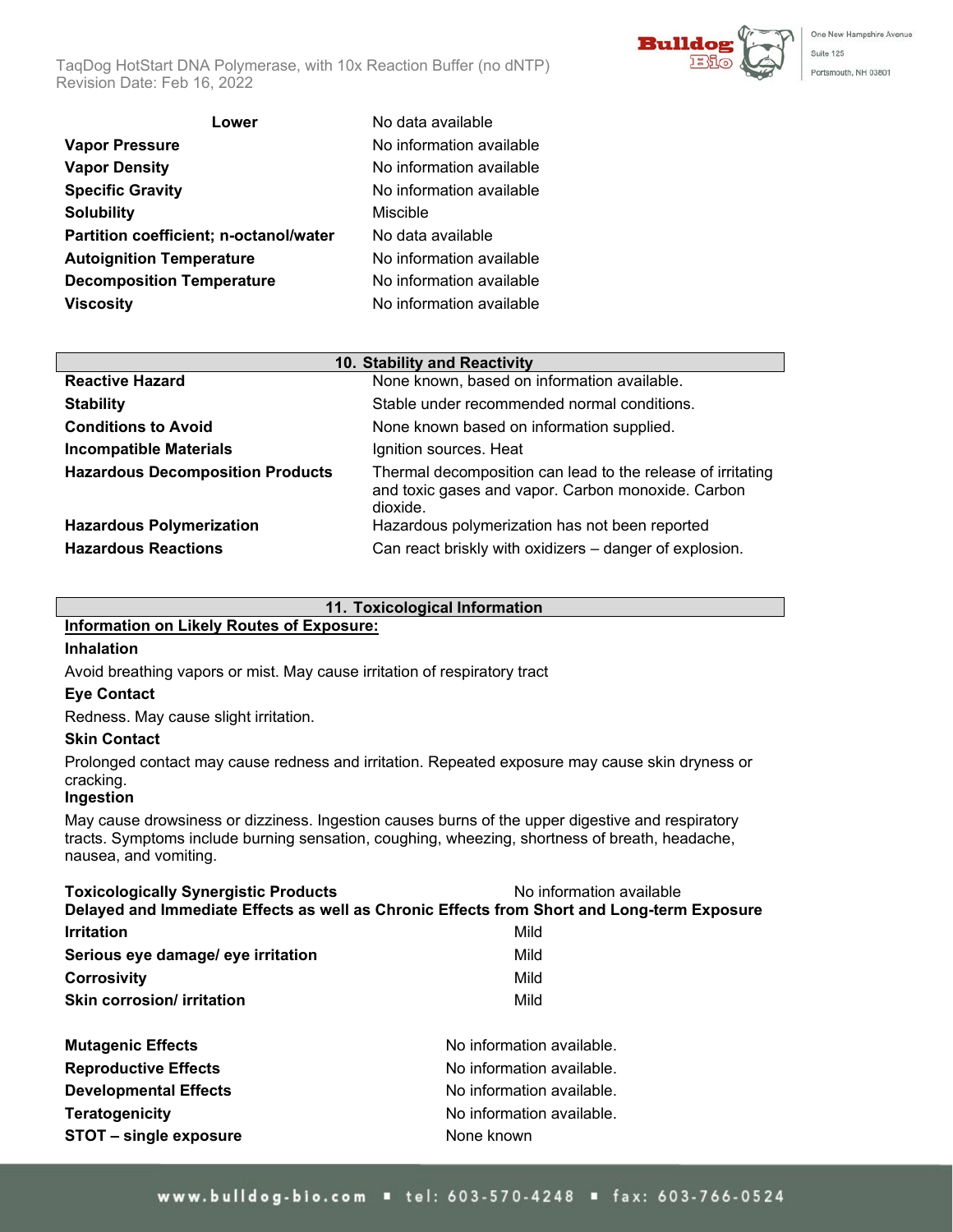TaqDog HotStart DNA Polymerase, with 10x Reaction Buffer (no dNTP) Revision Date: Feb 16, 2022



One New Hampshire Avenue Suite 125 Portsmouth, NH 03801

| STOT - repeated exposure                   |
|--------------------------------------------|
| <b>Aspiration Hazard</b>                   |
| Symptoms/ effects (both acute and delayed) |
| <b>Endocrine Disruptor Information</b>     |
| <b>Target Organ Effects</b>                |
| <b>Other Adverse Effects</b>               |
|                                            |

**None known** No information available. No information available. **No information available.** Eyes, kidneys, respiratory system, skin. The toxicological properties have not been fully investigated

#### **12. Ecological Information**

**Ecotoxicity** No information available

1.17302 % of the mixture consists of component(s) of known hazards to the aquatic environment.

| <b>Persistence and Degradability</b>             |                             | Miscible with water. Persistence is unlikely based on<br>information available |
|--------------------------------------------------|-----------------------------|--------------------------------------------------------------------------------|
| <b>Bioaccumulation / Accumulation</b>            |                             | No information available                                                       |
| <b>Mobility</b>                                  |                             | Will likely be mobile in the environment due to its water<br>solubility        |
| <b>Other Adverse Effects:</b>                    |                             |                                                                                |
| Ozone                                            | No information<br>available |                                                                                |
| <b>Ozone Depletion</b><br><b>Potential (ODP)</b> | No information<br>available |                                                                                |

| 13. Disposal Considerations                    |                                                                                                                                                                                                                         |  |
|------------------------------------------------|-------------------------------------------------------------------------------------------------------------------------------------------------------------------------------------------------------------------------|--|
| <b>Waste Disposal</b><br><b>Considerations</b> | Keep out of drains, sewers, ditches and waterways.                                                                                                                                                                      |  |
|                                                | Use a licensed professional waste disposal service to dispose of this<br>product. Product may be dissolved in a combustible solvent or<br>absorbed onto a combustible material and burned by a chemical<br>incinerator. |  |
| <b>Contaminated Packaging</b>                  | Empty containers must be tripled rinsed prior to disposal.                                                                                                                                                              |  |
| $\cdots$                                       |                                                                                                                                                                                                                         |  |

| 14. Transport Information |                |  |
|---------------------------|----------------|--|
| <b>DOT</b>                | Not regulated. |  |
| <b>TDG</b>                | Not regulated. |  |
| <b>IATA</b>               | Not regulated. |  |
| <b>IMDG/IMO</b>           | Not regulated. |  |

#### **15. Regulator Information**

**International Inventories**

**TSCA (United States Toxic Substance Control Act Section 8(b) Inventory) Complies** 

#### **US Federal Regulations**

#### **CWA (Clean Water Act)**

This product does not contain any substances regulated as pollutants pursuant to the CWA (40 CFR 122.21 and 40 CFR 122.42)

## **CERCLA**